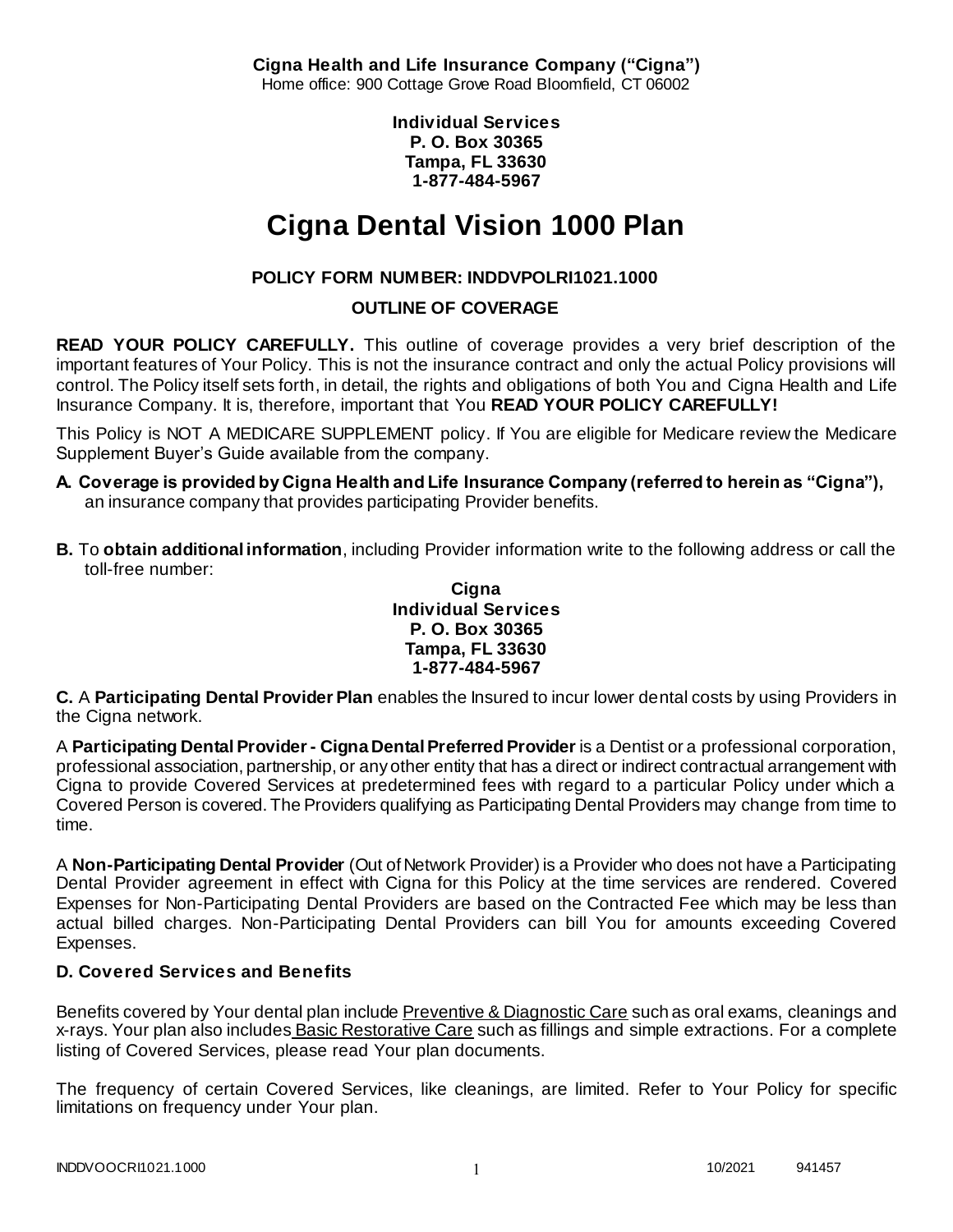### **Benefit Schedule**

The benefits outlined in the table below show the payment percentages for Covered Expenses **AFTER** any applicable Deductibles have been satisfied unless otherwise stated.

# **CIGNA DENTAL AND VISION INSURANCE** *The Schedule*

### **For You and Your Dependents**

#### **The Schedule – Dental Benefits**

If You select a Participating Dental Provider, Your cost will be less than if You select a Non-Participating Dental Provider.

#### **Emergency Services**

The Benefit Percentage payable for Emergency Services charges made by a Non-Participating Dental Provider is the same Benefit Percentage as for Participating Dental Provider Charges. Dental Emergency services are required immediately to either alleviate pain or to treat the sudden onset of an acute dental condition. These are usually minor procedures performed in response to serious symptoms, which temporarily relieve significant pain, but do not effect a definitive cure, and which, if not rendered, will likely result in a more serious dental or medical complication.

#### **Dental Deductibles**

Dental Deductibles are expenses to be paid by You or Your Dependent. Dental Deductibles are in addition to any Coinsurance. Once the Dental Deductible maximum in The Schedule has been reached You and Your family need not satisfy any further dental deductible for the rest of that year.

#### **Participating Dental Provider Payment**

Participating Dental Provider services are paid based on the Contracted Fee agreed upon by the Provider and Cigna.

**Non-Participating Dental Provider Payment** Non-Participating Dental Provider services are paid based on the Contracted Fee.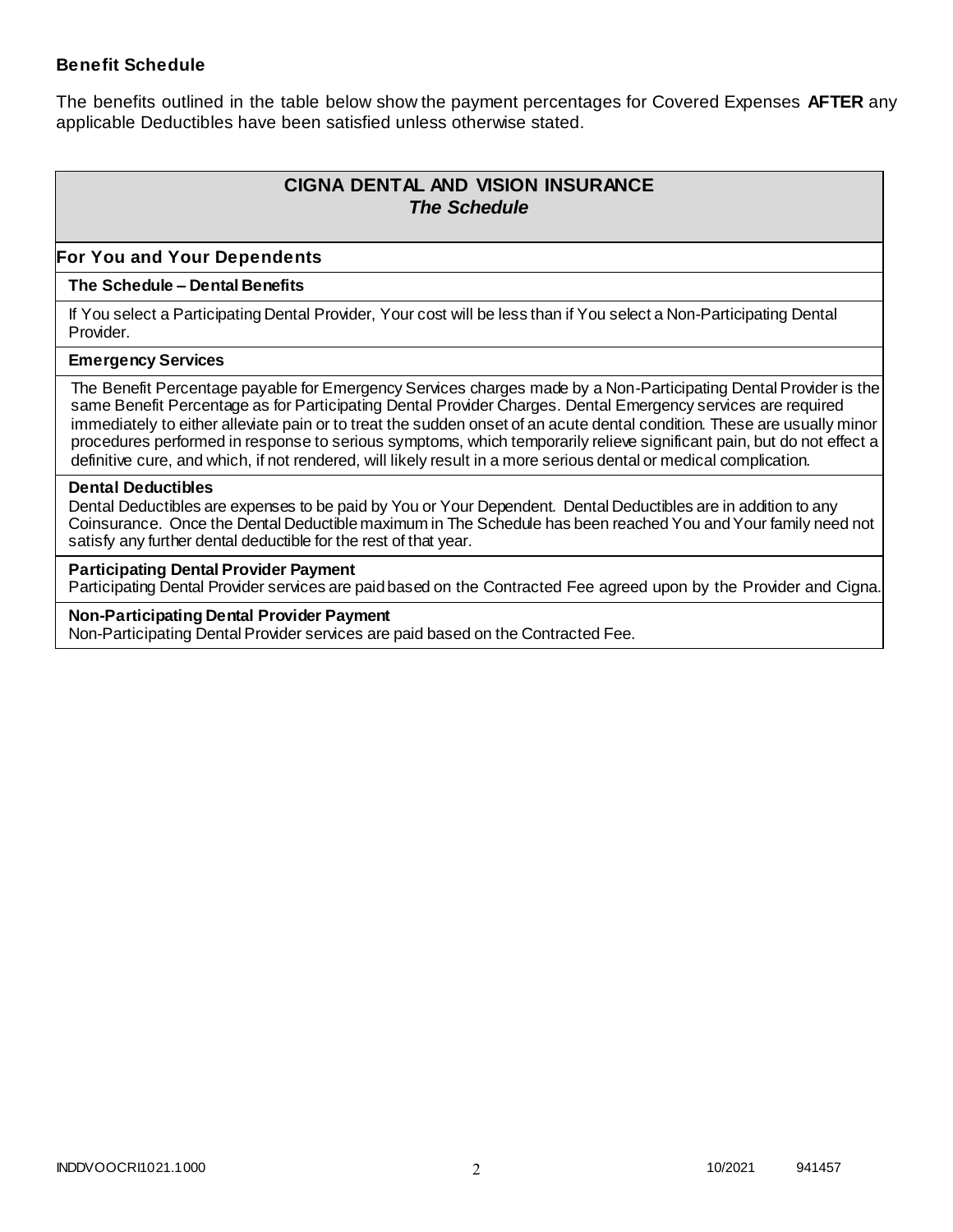| <b>DENTAL BENEFIT HIGHLIGHTS</b>                                                                                                                              |                                                  |
|---------------------------------------------------------------------------------------------------------------------------------------------------------------|--------------------------------------------------|
| Classes I, II<br><b>Calendar Year Maximum</b>                                                                                                                 | \$1,000 per person                               |
| <b>Calendar Year Dental Deductible</b><br>Individual                                                                                                          | \$50 per person                                  |
|                                                                                                                                                               | Not Applicable to Class I                        |
| <b>Family Maximum</b>                                                                                                                                         | \$150 per family                                 |
|                                                                                                                                                               | Not Applicable to Class I                        |
| <b>Class I</b>                                                                                                                                                | The Percentage of Covered Expenses the Plan Pays |
| Preventive Care<br>Oral Exams<br>Routine Cleanings<br>Routine X-rays<br><b>Fluoride Application</b><br><b>Sealants</b><br>Space Maintainers (non-orthodontic) | 100%                                             |
| <b>Class II</b>                                                                                                                                               | The Percentage of Covered Expenses the Plan Pays |
| <b>Basic Restorative</b><br>Fillings<br>Oral Surgery, Simple Extractions<br>Emergency Care to Relieve Pain<br>Non-Routine X-rays                              | 70% after dental deductible                      |

| The Schedule - Vision Benefits                                                                  |                                                                                         |
|-------------------------------------------------------------------------------------------------|-----------------------------------------------------------------------------------------|
| <b>VISION BENEFIT HIGHLIGHTS,</b>                                                               |                                                                                         |
| Eye Examinations, including refraction                                                          | The plan pays 30% of expenses, not to exceed a \$50 calendar<br>year maximum per person |
| Materials (corrective eyeglasses or contact<br>lenses, including fittings and follow-up visits) | \$100 calendar year maximum per person                                                  |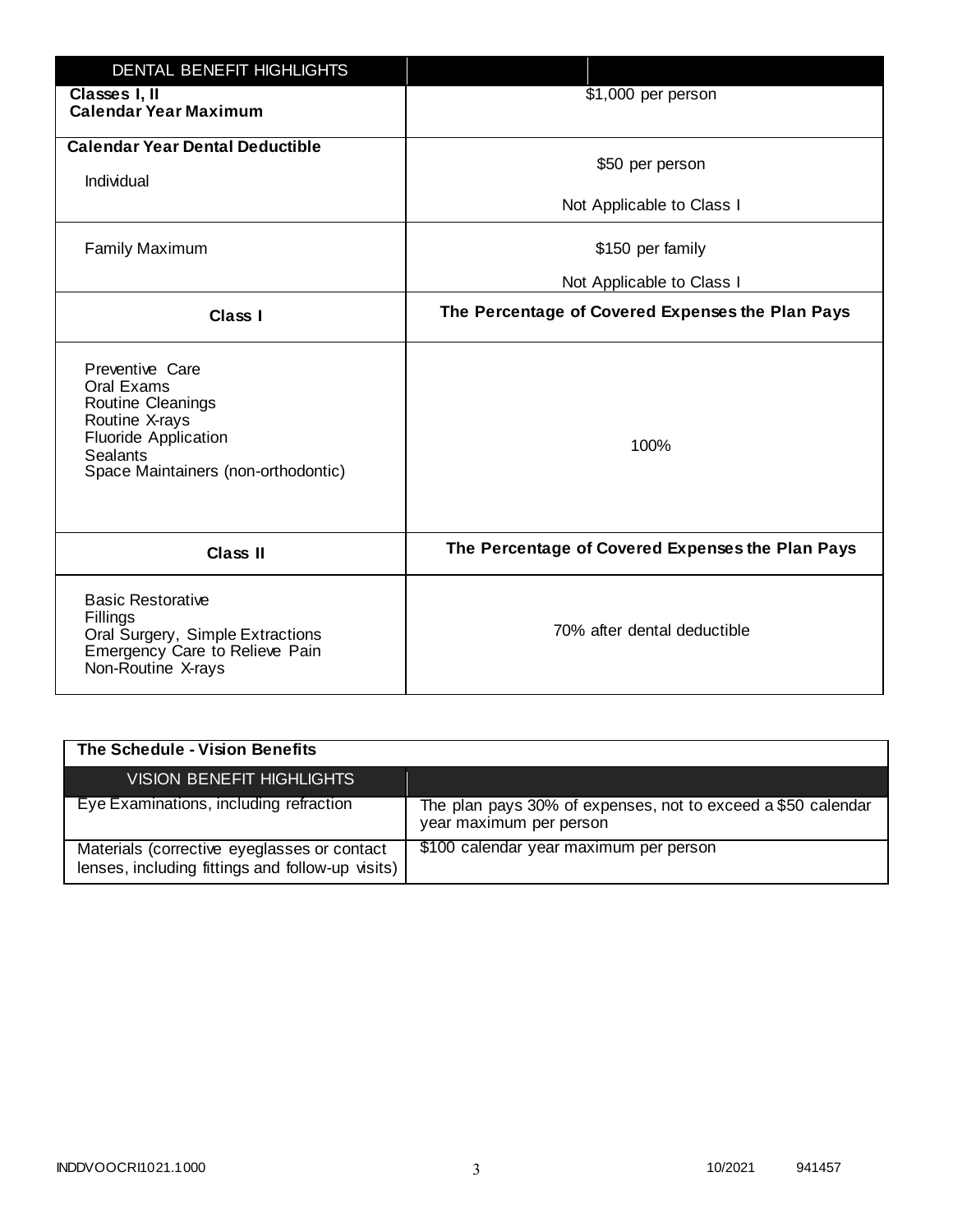# **Waiting Periods**

There is no waiting period for Class I or II dental benefits or for vision benefits.

# **Missing Teeth Limitation**

There is no payment for replacement of teeth that are missing when a person first becomes insured.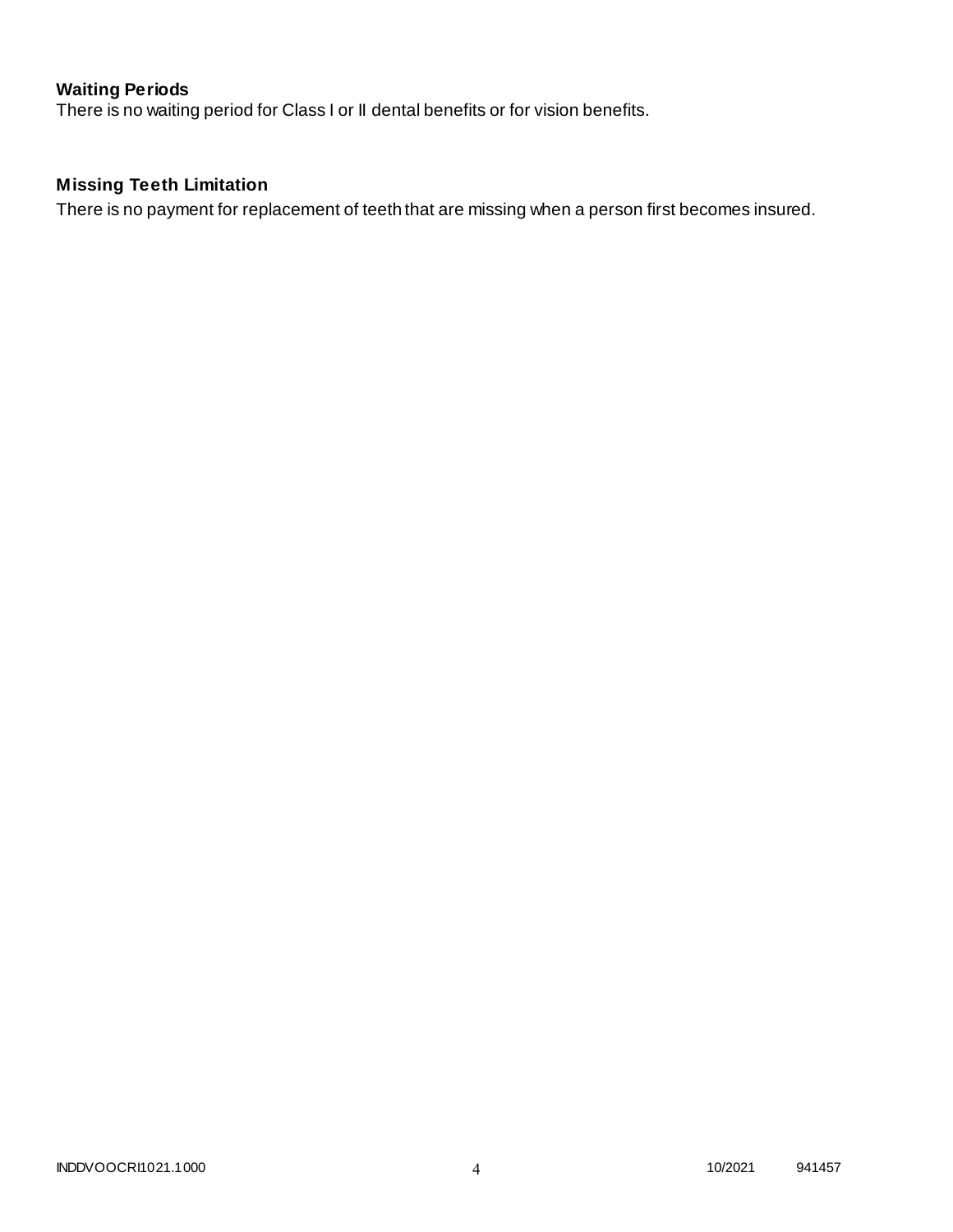# **E. Insured's Financial Responsibility**

The Insured is responsible for paying the monthly or quarterly premium on a timely basis. The Insured is also responsible to pay Providers for charges that are applied to the Deductibles, Coinsurance, and any amounts charged by Non-Participating Dental Providers in excess of the Contracted Fee. In addition, any charges for Medically Necessary and/or Dentally Necessary items that are excluded under the Policy are the responsibility of the Insured.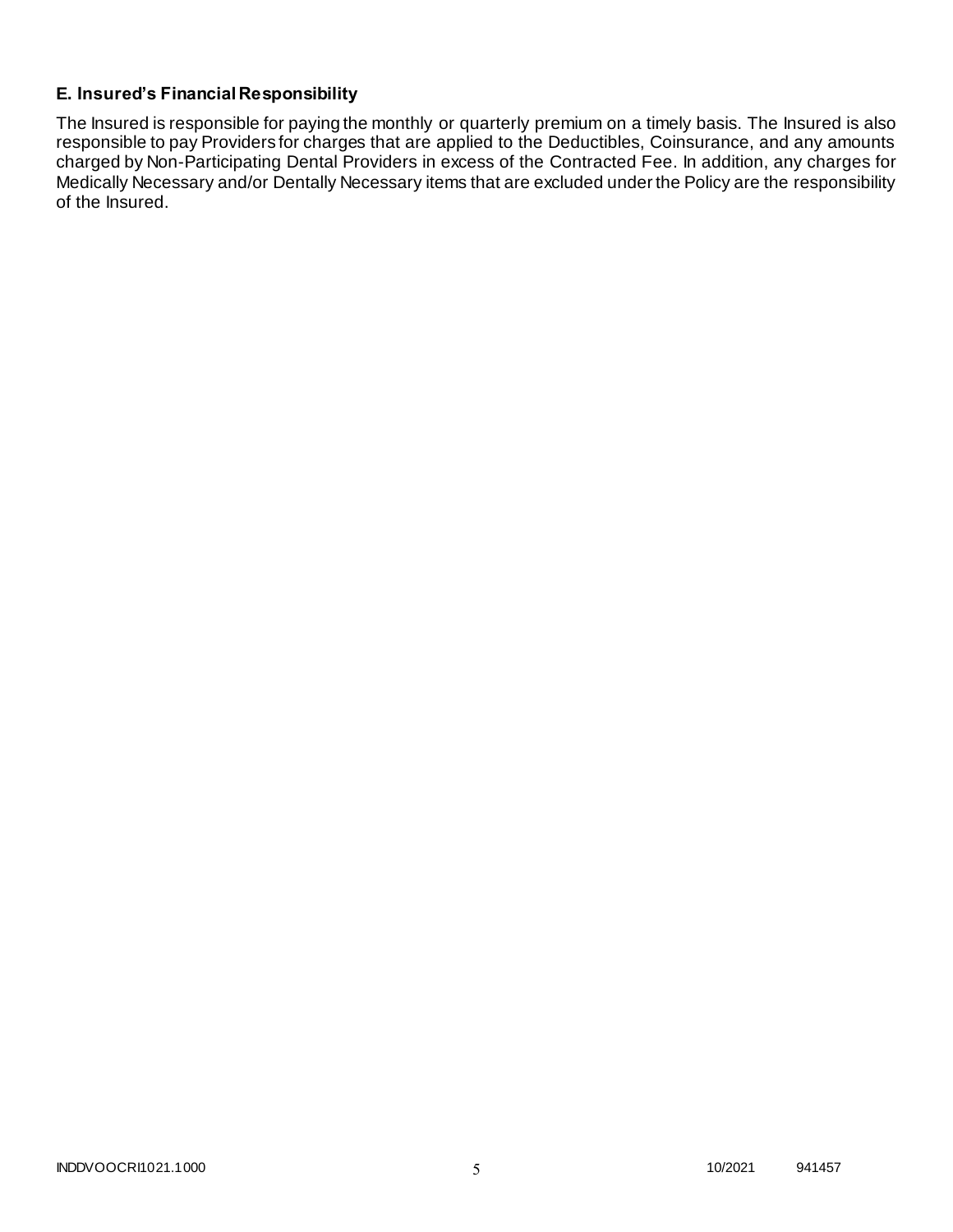# **F. Exclusions and Limitations: What Is Not Covered By This Policy**

# **Expenses Not Covered**

Covered Expenses will not include, and no payment will be made for:

- procedures which are not included in the list of Covered Dental Services or Covered Vision Services;
- cone beam imaging;
- instruction for plaque control, oral hygiene and diet;
- core build-ups;
- veneers;
- precious or semi-precious metals for crowns, bridges and abutments;
- restoration of teeth which have been damaged by erosion, attrition or abrasion;
- bite registrations; precision or semi-precision attachments; or splinting;
- implants or implant related services;
- orthodontic treatment, except for the treatment of cleft lip and cleft palate;
- general anesthesia or intravenous sedation, when used for the purposes of anxiety control or patient management is not covered; may be considered only when medically or dentally necessary and when in conjunction with covered complex oral surgery;
- athletic mouth guards;
- services performed solely for cosmetic reasons;
- personalization or decoration of any dental device or dental work;
- replacement of an appliance per benefit quidelines;
- services that are medical in nature;
- services and supplies received from a hospital;
- prescription drugs;
- plano lenses;
- VDT (video display terminal)/computer eyeglass benefit;
- medical or surgical treatment of the eyes;
- any type of corrective vision surgery, including LASIK surgery, radial ketatonomy (RK), automated lamellar keratoplasty (ALK), or conductive keratoplasty (CK);
- Orthoptic or vision training and any associated supplemental testing;
- any eye examination, or any corrective eyewear, required by an employer as a condition of employment;
- safety eyewear;
- sub-normal vision aids or non-prescription lenses; or
- Magnification or low vision aids not shown as covered in the Schedule of Vision Coverage.

# **General Limitations**

No payment will be made for expenses incurred for You or any one of Your Dependents:

- For services not specifically listed as Covered Services in this Policy;
- For services or supplies that are not Medically Necessary;
- For services received before the Effective Date of coverage;
- For services received after coverage under this Policy ends;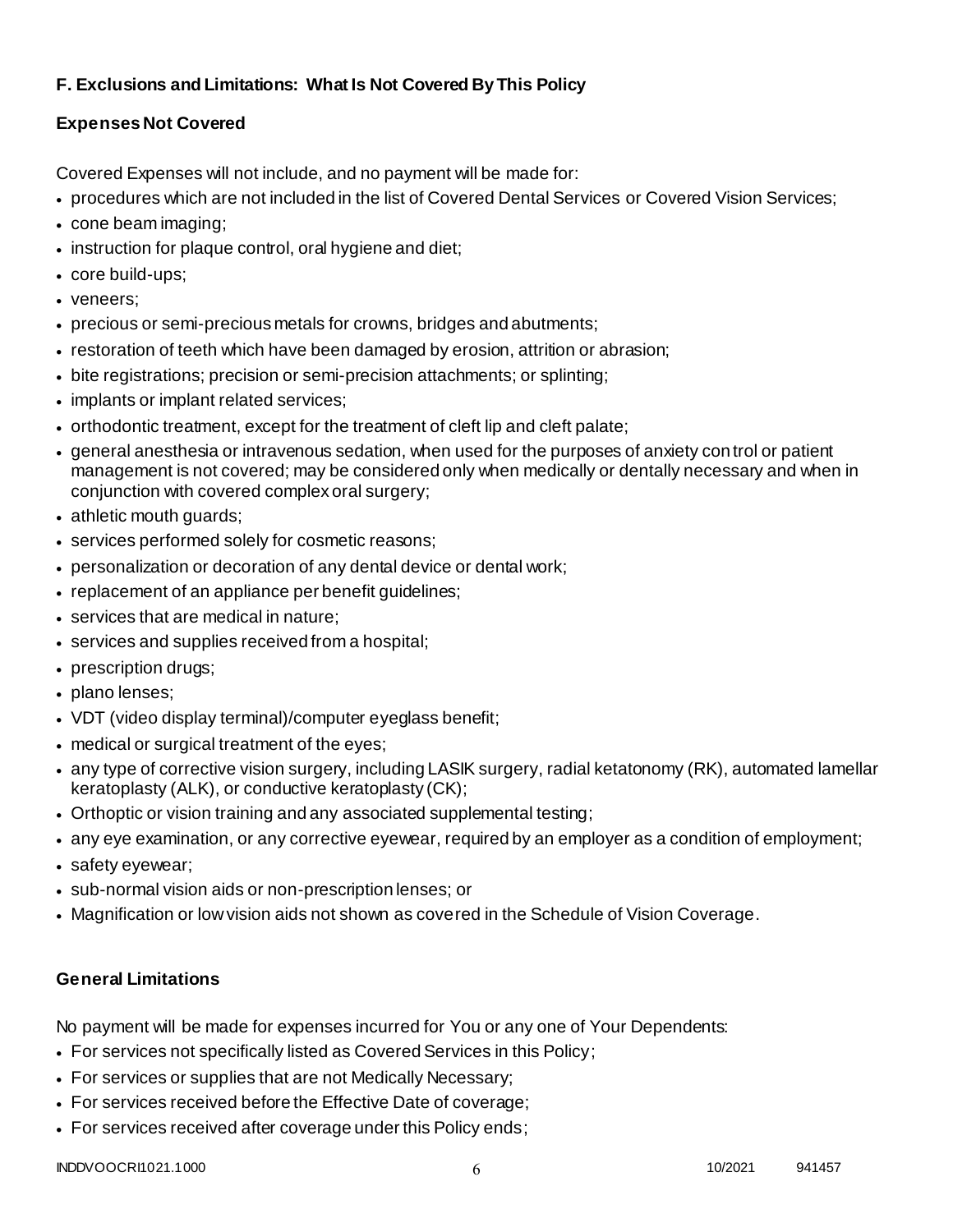- For services for which You have no legal obligation to pay or for which no charge would be made if You did not have insurance coverage;
- For Professional services or supplies received or purchased directly or on Your behalf by anyone, including a Provider, from any of the following:
	- **Yourself or Your employer;**
	- a person who lives in the Covered Person's home, or that person's employer;
	- a person who is related to the Covered Person by blood, marriage or adoption, or that person's employer.
- for or in connection with an Injury arising out of, or in the course of, any employment for wage or profit;
- for or in connection with a Sickness which is covered under any workers' compensation or similar law;
- for charges made by a Hospital owned or operated by or which provides care or performs services for, the United States Government, if such charges are directly related to a condition which occurred while serving in the military or an associated auxiliary unit;
- services or supplies received due to an act of war, declared or undeclared while serving in the military or an associated auxiliary unit;
- to the extent that payment is unlawful where the person resides when the expenses are incurred;
- for charges which the person is not legally required to pay;
- for charges which would not have been made if the person had no insurance;
- to the extent that billed charges exceed the rate of reimbursement as described in the Schedule;
- for charges for unnecessary care, treatment or surgery;
- to the extent that You or any of Your Dependents is in any way paid or entitled to payment for those expenses by or through a public program, other than Medicaid;
- for or in connection with experimental procedures or treatment methods not approved by the American Dental Association or the appropriate dental specialty society;
- Procedures that are a covered expense under any other plan which provides dental or vision benefits;
- To the extent that benefits are paid or payable for those expenses under the mandatory part of any auto insurance policy written to comply with a "no-fault" insurance law or an uninsured motorist insurance law. Cigna will take into account any adjustment option chosen under such part by You or any one of Your Dependents.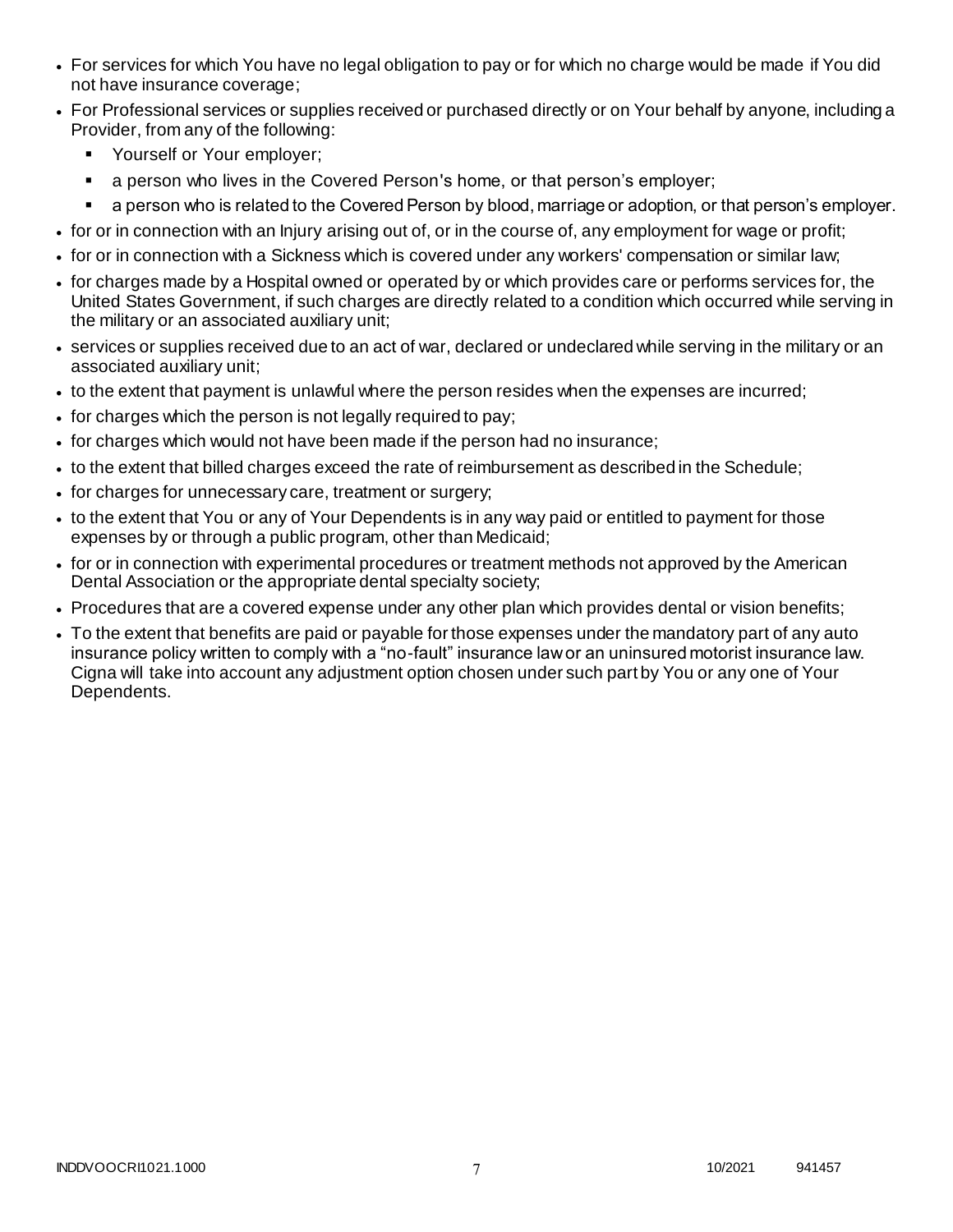### **G. Predetermination of Dental Benefits Program**

Predetermination of Benefits is a voluntary review of a Dentist's proposed treatment plan and expected charges. It is not preauthorization of service and is not required.

The treatment plan should include supporting pre-operative x-rays and other diagnostic materials as requested by Cigna's dental consultant. If there is a change in the treatment plan, a revised plan should be submitted.

Cigna will determine covered dental expenses for the proposed treatment plan. If there is no Predetermination of Benefits, Cigna will determine covered dental expenses when it receives a claim.

Review of proposed treatment is advised whenever extensive dental work is recommended when charges exceed **\$500**.

Predetermination of Benefits is not a guarantee of a set payment. Payment is based on the services that are actually delivered and the coverage in force at the time services are completed.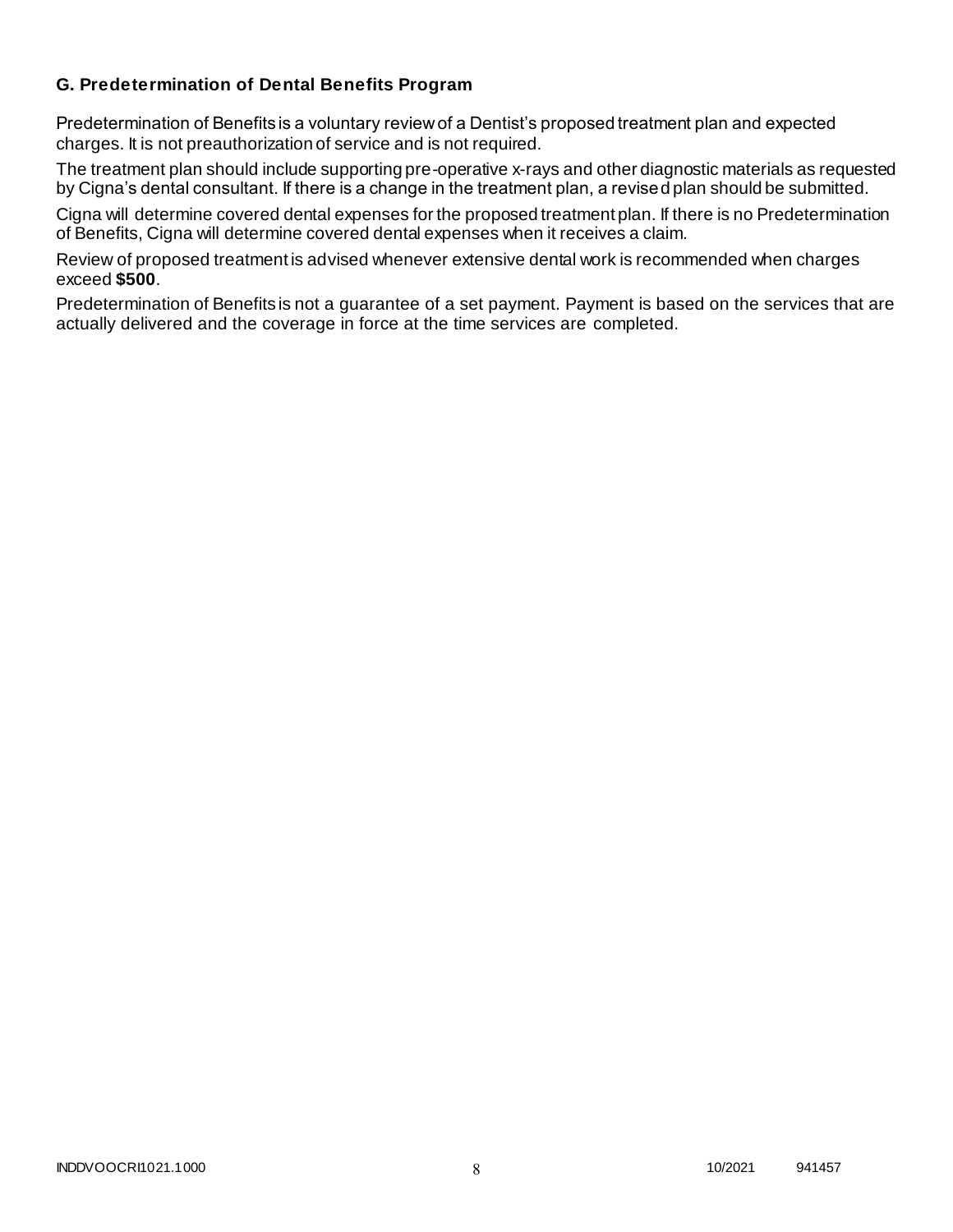#### **H. General Provisions**

### **WHEN YOU HAVE A COMPLAINT OR AN APPEAL**

For the purposes of this section, any reference to "You," "Your" or "Yourself" also refers to a representative or Provider designated by You to act on Your behalf, unless otherwise noted.

We want You to be completely satisfied with the care You receive. That is why We have established a process for addressing Your concerns and solving Your problems.

#### **Start with Member Services**

We are here to listen and help. If You have a concern regarding a person, a service, the quality of care, or contractual benefits, You can call Our toll-free number and explain Your concern to one of Our Customer Service representatives. You can also express that concern in writing. Please call or write to Us at the following:

Customer Services Toll-Free Number or address on mycigna.com, explanation of benefits or claim form

We will do Our best to resolve the matter on Your initial contact. If We need more time to review or investigate Your concern, We will get back to You as soon as possible, but in any case within 30 days. If You are not satisfied with the results of a coverage decision, You can start the appeals procedure.

#### **Appeals Procedure**

To initiate an appeal, You must submit a request for an appeal in writing within 365 days of receipt of a denial notice. You should state the reason why You feel Your appeal should be approved and include any information supporting Your appeal. If You are unable or choose not to write, You may ask to register Your appeal by telephone. Call or write to Us at the toll-free number or address on Your Benefit Identification card, explanation of benefits or claim form. Your appeal will be reviewed and the decision made by someone not involved in the initial decision.

**Non-administrative Appeals** involving Medical Necessity or clinical appropriateness will be considered by a health care professional. We will respond in writing with a decision within 30 calendar days after We receive an appeal for a postservice coverage determination.

**Administrative Appeals** will be responded to within 30 calendar days after We receive an appeal for any other pre-service coverage determination and sixty (60) days for post service coverage determinations.

If more time or information is needed to make the determination, We will notify You in writing to request an extension of up to 15 calendar days and to specify any additional information needed to complete the review. The timeline for decision on appeal is paused from the date on which the initial decision is sent to You and/or provider and restarted when You and/or provider submits additional information and/or a request for appeal of the initial decision.

You may request that the appeal resolution be expedited if the time frames under the above process would seriously jeopardize Your life or health or would jeopardize Your ability to regain the dental functionality that existed prior to the onset of Your current condition.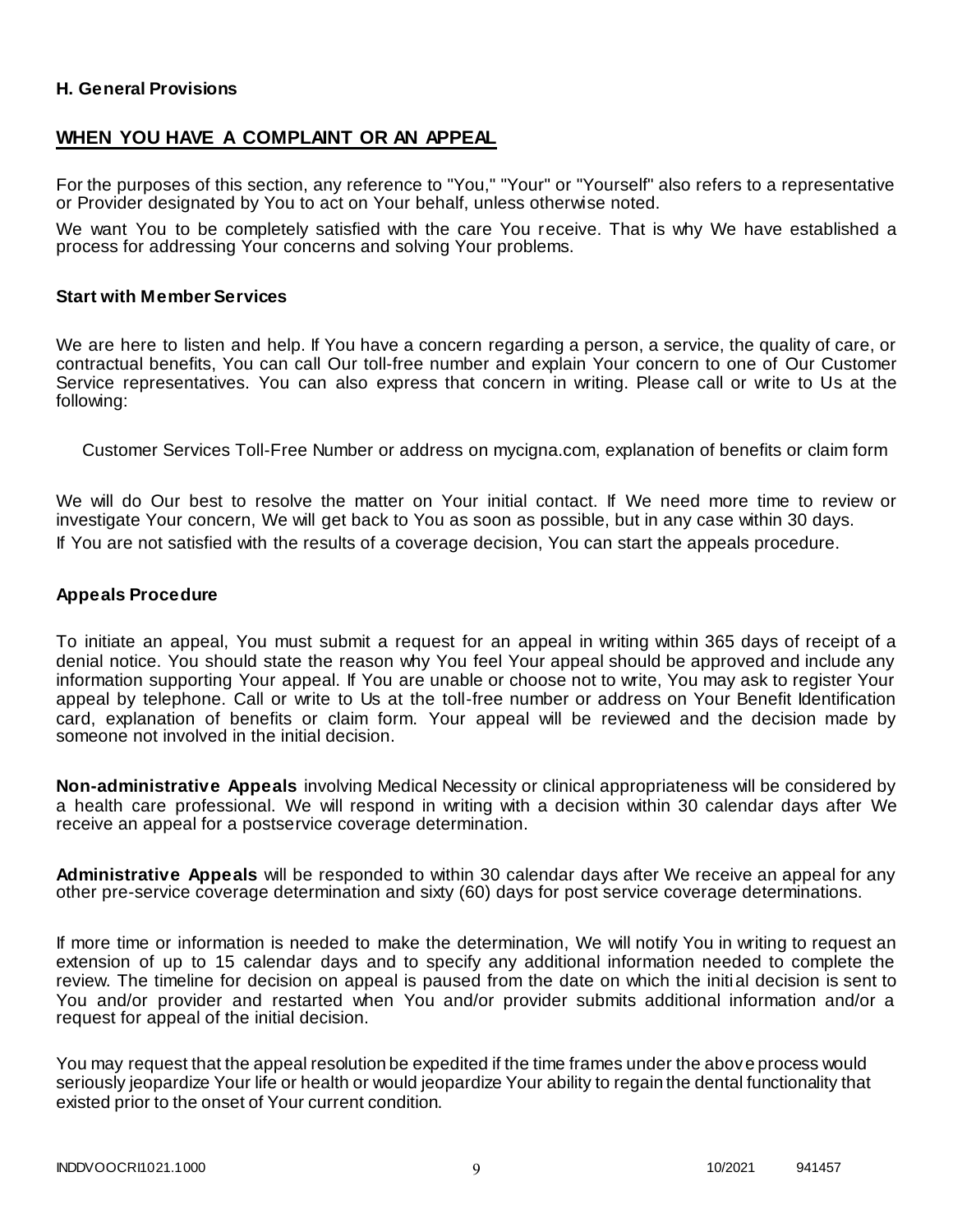A dental professional, in consultation with the treating Dentist, will decide if an expedited review is necessary. When a review is expedited, the Dental Plan will respond orally with a decision within 72 hours, followed by a written decision within 48 hours after oral notice is given.

In the event any new or additional information (evidence) is considered, relied upon or generated by Cigna in connection with the appeal, this information will be provided to You as soon as possible and sufficiently in advance of the decision, so that You will have an opportunity to respond. Also, if any new or additional rationale is considered by Cigna, Cigna will provide the rationale to You as soon as possible and sufficiently in advance of the decision so that You will have an opportunity to respond.

### **External Appeals**

If You are not fully satisfied with the decision of Cigna's appeal review regarding Your Medical Necessity or clinical appropriateness issue, You may request that Your appeal be referred to an External Appeals Agency. The External Appeals Agency is composed of persons who are not employed by Cigna HealthCare or any of its affiliates. A decision to use the voluntary level of appeal will not affect the claimant's rights to any other benefits under the plan.

Your share of the payment for the appeal fee charged by the neutral physician, dentist, or other practitioner shall not exceed \$25.00 provided, however, that if the decision of the utilization review agent is overturned, the appealing party shall be reimbursed by the utilization review agent for their share of the appeal fee paid under this subsection. Cigna will abide by the decision of the External Appeals Agency.

In order to request a referral to an External Appeals Agency, certain conditions apply. The reason for the denial must be based on a Medical Necessity or clinical appropriateness determination by Cigna. Administrative, eligibility or benefit coverage limits or exclusions are not eligible for appeal under this process.

To request a review, You must notify the Appeals Coordinator within 4 months of Your receipt of Cigna's appeal review denial. Cigna will then forward the file to the External Appeals Agency.

The External Appeals Agency will render an opinion within 10 calendar days from the receipt of ALL the information necessary to complete the external review, and not greater than 45 calendar days after the receipt of the request for an external review. When requested and when a delay would be detrimental to Your condition, as determined by Cigna's Dentist reviewer, the review shall be completed within two working days.

The External Appeals Program is a voluntary program for the Insured arranged by Cigna.

#### **Appeal to the State of Rhode Island**

You have the right to contact the Office of the Health Insurance Commissioner's consumer resource program, RIREACH for assistance at any time. RIREACH can offer direct assistance to consumers who need help navigating the healthcare marketplace. The Rhode Island Insurance Division may be contacted at the following address and telephone number:

Office of Health Insurance Commissioner's Consumer Resource Program - RIREACH www.RIREACH.org 1-855-RIREACH (747-3224) [rireach@ripin.org](mailto:rireach@ripin.org)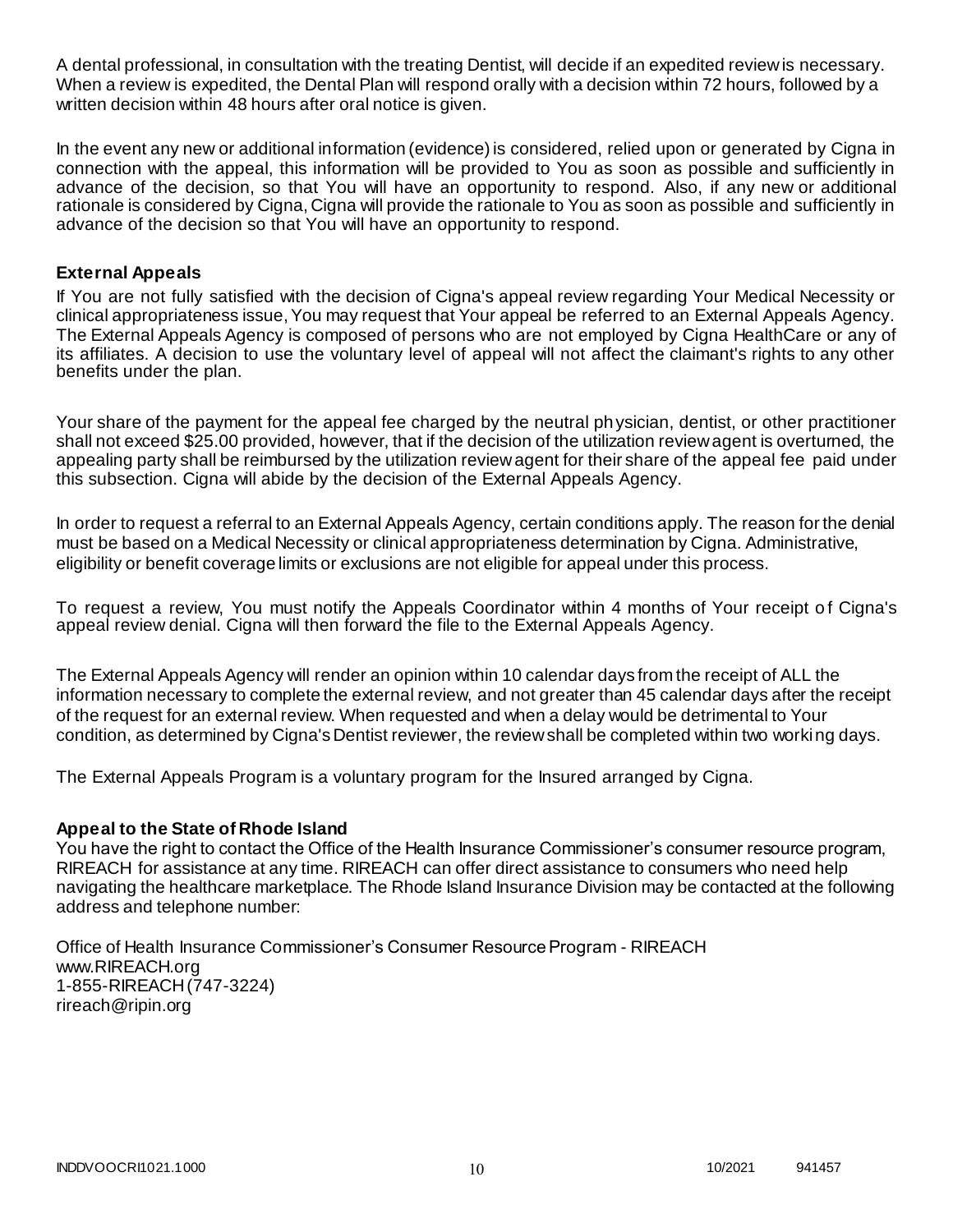### **Notice of Benefit Determination on Appeal**

Every notice of an appeal decision will be provided in writing or electronically and, if an adverse determination, will include:

- (1) the specific reason or reasons for the denial decision;
- (2) reference to the specific Policy provisions on which the decision is based;
- (3) a statement that the claimant is entitled to receive, upon request and free of charge, reasonable access to and copies of all documents, records, and other Relevant Information as defined;
- (4) upon request and free of charge, a copy of any internal rule, guideline, protocol or other similar criterion that was relied upon in making the adverse determination regarding Your appeal, and an explanation of the scientific or clinical judgment for a determination that is based on a medical necessity, experimental treatment or other similar exclusion or limit.

#### **Relevant Information**

Relevant Information is any document, record, or other information which was relied upon in making the benefit determination; was submitted, considered, or generated in the course of making the benefit determination, without regard to whether such document, record, or other information was relied upon in making the benefit determination; demonstrates compliance with the administrative processes and safeguards required by federal law in making the benefit determination; or constitutes a stateme nt of policy or guidance with respect to the plan concerning the denied treatment option or benefit or the claimant's diagnosis, without regard to whether such advice or statement was relied upon in making the benefit determination.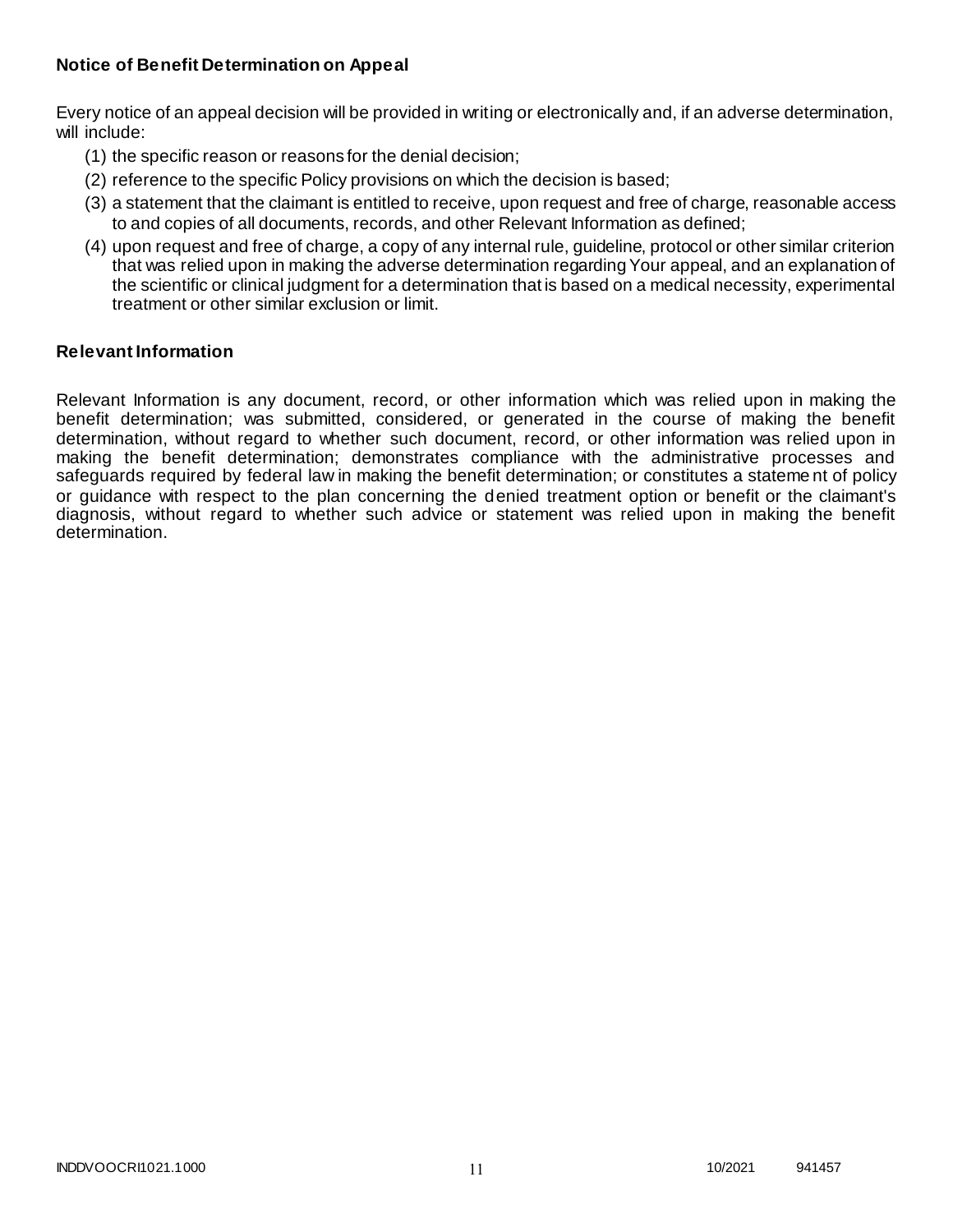# **I. Participating Dental Providers**

Cigna will provide a current list of Dentists currently participating with Cigna and their locations to each Covered Person upon request.

To verify if a Dentist is currently participating with Cigna and is accepting new Cigna Insureds, the Covered Person should visit Our website at mycigna.com.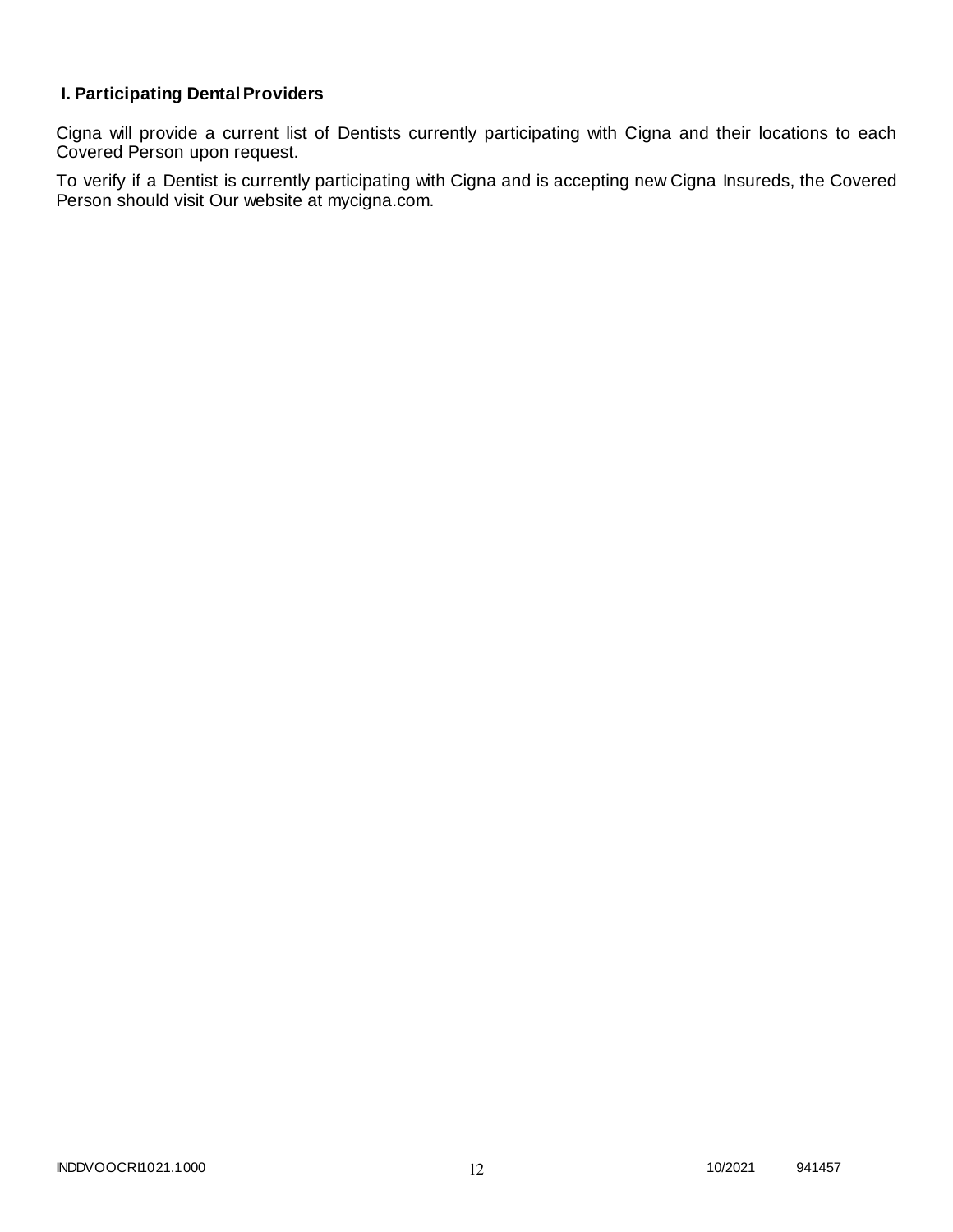### **J. Renewability, Eligibility, and Continuation**

1. The Policy will renew except for the specific events stated in the Policy. Cigna may change the premiums of the Policy with 60 days written notice to the Insured. However, Cigna will not refuse to renew or change the premium schedule for the Policy on an individual basis, but only for all Insureds in the same class and covered under the same Policy as You.

2. The individual plan is designed for residents of Rhode Island who are not enrolled under or covered by any other group or individual health coverage. You must notify Cigna of all changes that may affect any Covered Person's eligibility under the Policy.

3. You or Your Dependent(s) will become ineligible for coverage:

- When premiums are not paid according to the due dates and grace periods described in the premium section.
- With respect to Your Spouse, Domestic Partner, or partner to a Civil Union: when the Spouse is no longer married to the Insured or when the union is dissolved.
- With respect to You and Your Family Member(s): when You no longer meet the requirements listed in the Conditions of Eligibility section.
- The date the Policy terminates.
- When the Insured no longer lives in the Service Area.

4. If a Covered Person's eligibility under this Plan would terminate due to the Insured's death, divorce or if other Dependents would become ineligible due to age or no longer qualify as dependents for coverage under this Plan; except for the Insured's failure to pay premium, the Covered Person's insurance will be continued if the Covered Person exercising the continuation right notifies Cigna and pays the appropriate monthly premium within 60 days following the date this Policy would otherwise terminate.